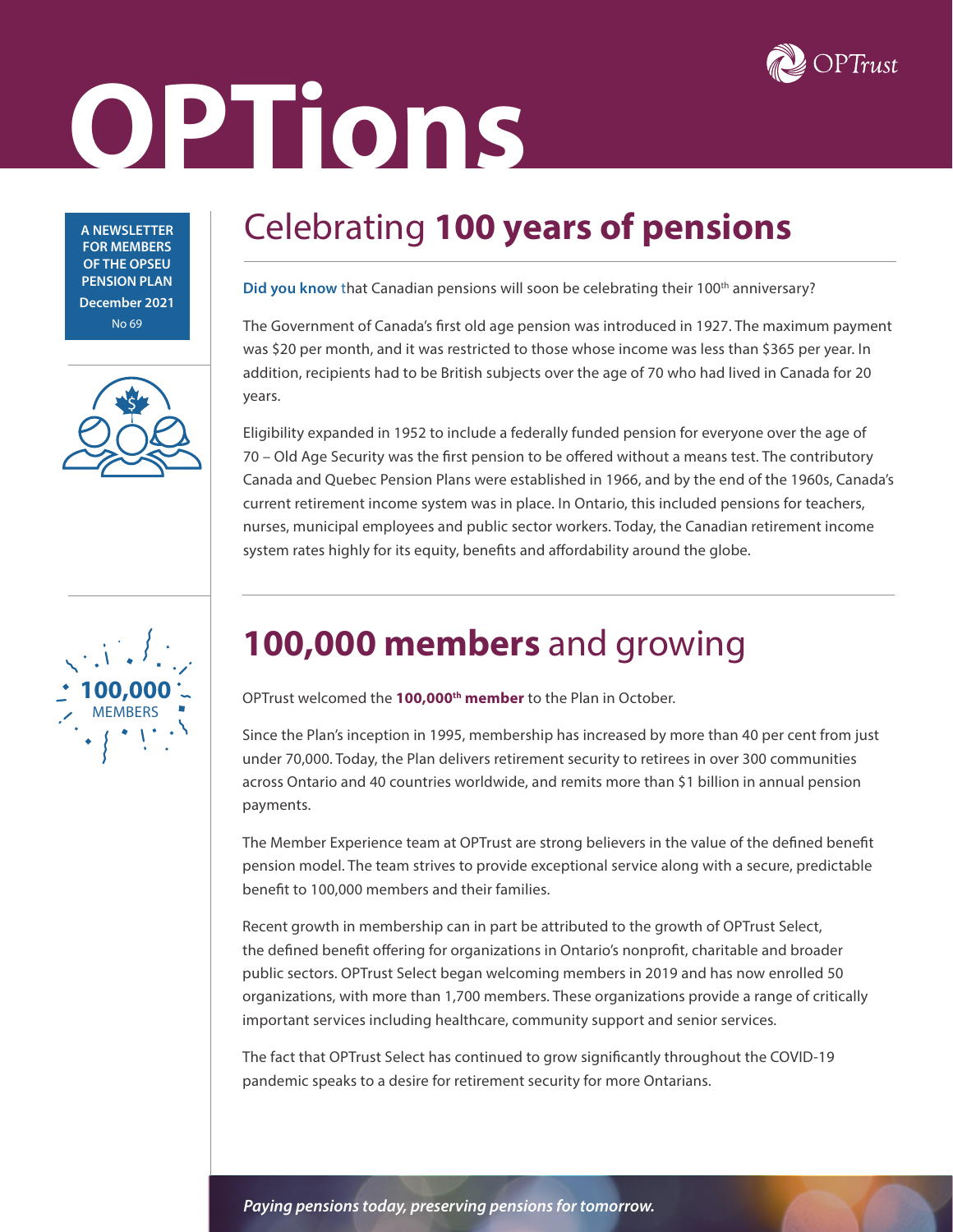

#### Safeguard your retirement: **get the facts before you act**

November was Financial Literacy Month in Canada, and OPTrust marked the occasion by producing a video in collaboration with other large Canadian defined benefit plans from across the country.

The video underscores the importance of getting all the facts when making decisions that can impact



an individual's financial future in retirement. While each of the plans represent a different membership, they are united in their commitment to providing their members with key pension facts so that they can make informed decisions about their financial security.

If you haven't seen the video, called *What's Important*, it can be viewed **[here](https://vimeo.com/646476574)**.



#### Ready, set, **retire!**

If you've started thinking about your retirement, you may have noticed that there is a lot to think about. Have a look at our recently updated **[Retirement Checklist](https://www.optrust.com/documents/FactSheets/Your-retirement-planning-checklist.pdf)** to help yourself get organized, and keep surprises to a minimum.



#### **Pension information** sessions

Another great way to keep on top of your retirement planning is to attend one of our webinars. Find out how to get retirement ready, and about the Government of Ontario's insured benefits and health coverage plans. Check them out **[here](https://www.optrust.com/Members/DirectContact/default.asp)**.

*Paying pensions today, preserving pensions for tomorrow.*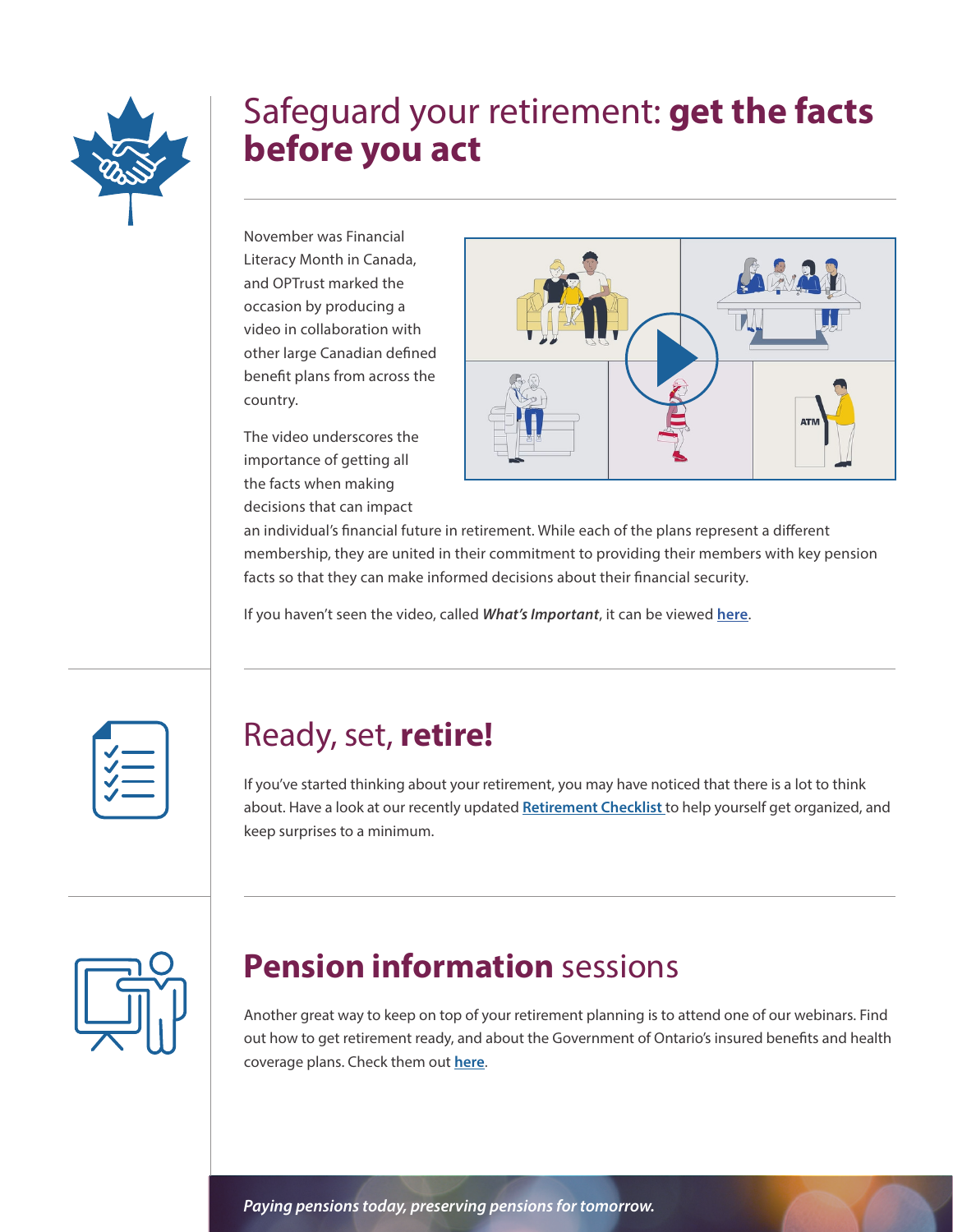

### Plan for your loved ones: **keep your beneficiary designation up to date**

Your pension provides benefits for your survivors. Keeping us up to date on who you want to receive those benefits is important, as it means we can administer payment of these benefits according to your wishes.

Usually, your surviving spouse will receive your survivor benefit, if they meet the criteria. In the absence of a spouse, your designated beneficiary would receive a payment. Out of date or inaccurate information about your beneficiaries can lead to a payment being made to your estate, which may not be in keeping with your wishes.

Find out more about beneficiaries **[here](https://www.optrust.com/publications/factsheets/your-pension-beneficiaries.asp)**.

#### **In the news:** innovation, resilience and climate change

The OPTrust Investment team continues its development of innovative strategies to address resilience, risk management and climate change. In these two articles, members of our Investment team discuss current issues of interest.

**[Portfolios of the future](https://www.top1000funds.com/2021/11/portfolios-of-the-future-resilience-and-risk-management/)** (from top1000 funds)

**[OPTrust's innovation journey](https://institutionalconnect.com/optrust-innovation-manage-risks/)** (from Institutional Connect)

| $\boldsymbol{\eta}$ |
|---------------------|
|                     |

#### Make your carbon footprint smaller with **Online Services**

Take advantage of our secure Online Services and make your carbon footprint a bit smaller. You'll have access to your pension records anywhere, any time – and you'll be able to review your Annual Pension Statement, which comes out in the spring, sooner. You can update your personal information, contact us using Secure Messaging and change your communications preferences to receive material electronically. OPTrust's website and related resources provide a wealth of information about the Plan, and various ways to communicate with us.

#### **[Check it out](https://www.optrust.com/OnlineServices/default.asp)**!



*Paying pensions today, preserving pensions for tomorrow.*